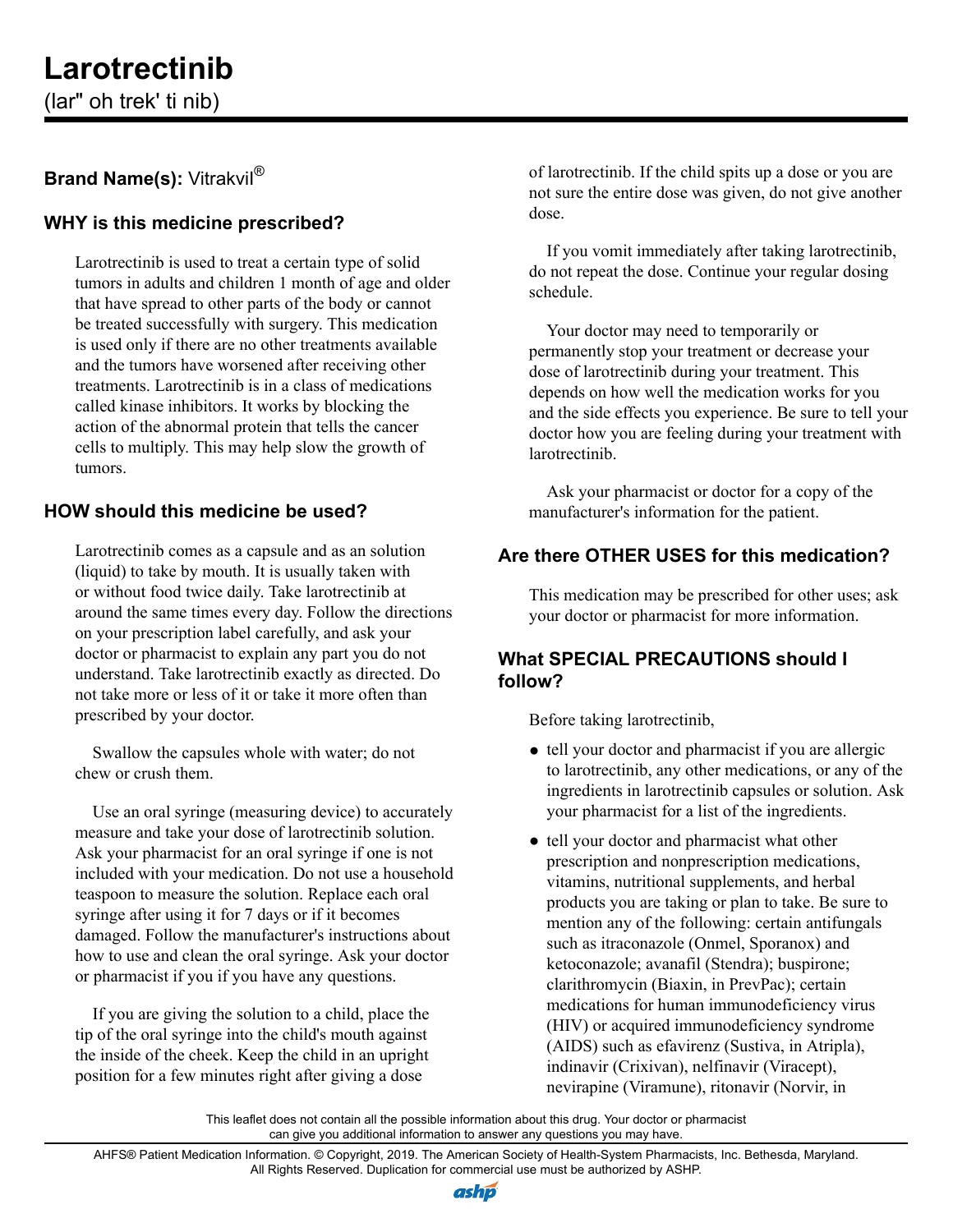Kaletra), and saquinavir (Invirase); certain medications that suppress the immune system

pioglitazone (Actos); rifabutin (Mycobutin); rifampin (Rifadin, Rimactane, in Rifamate, in Rifater); certain medications for seizures such as carbamazepine (Carbatrol, Epitol, Tegretol, others), phenobarbital, and phenytoin (Dilantin, Phenytek); sildenafil (Revatio, Viagra),simvastatin (Flolipid, Zocor); and vardenafil (Levitra, Staxyn). Your doctor may need to change the doses of your medications or monitor you carefully for side effects. Many other medications may also interact with larotrectinib, so be sure to tell your doctor about all the medications you are taking, even those

• tell your doctor what herbal products you are taking, especially St. John's wort. Do not take St. John's

● tell your doctor if you are pregnant, plan to become pregnant, or if you plan on fathering a child. If you are female, you will need to take a pregnancy test before you start treatment and use birth control to prevent pregnancy during your treatment and for 1 week after your final dose. If you are male, you and your female partner should use birth control during your treatment and for 1 week after your final dose. Talk to your doctor about birth control methods that you can use. Larotrectinib may decrease fertility in women. However, you should not assume that you cannot become pregnant. If you or your partner become pregnant, call your doctor immediately.

● tell your doctor if you are breastfeeding. You should not breastfeed during your treatment and for 1 week

drowsiness, dizziness, or confusion. Do not drive a car or operate machinery until you know how this

● you should know that larotrectinib may cause

● tell your doctor if you have or have ever had conditions that affect the nervous system or liver

that do not appear on this list.

wort while taking larotrectinib.

Larotrectinib may harm the fetus.

after your final dose.

medication affects you.

disease.

such as everolimus (Afinitor, Zortress), sirolimus (Rapamune), and tacrolimus (Astagraf, Envarsus XR, Prograf); lovastatin; midazolam; nefazodone; **What SPECIAL DIETARY instructions should I follow?** Do not eat grapefruit or drink grapefruit juice while taking this medication.

#### **What should I do IF I FORGET to take a dose?**

Take the missed dose as soon as you remember it. However, if it is less than 6 hours before your next dose, skip the missed dose and continue your regular dosing schedule. Do not take a double dose to make up for a missed one.

#### **What SIDE EFFECTS can this medicine cause?**

Larotrectinib may cause side effects. Tell your doctor if any of these symptoms are severe or do not go away:

- cough
- constipation
- diarrhea
- nausea
- vomiting
- stomach pain
- headache
- nasal congestion
- weight gain
- muscle, joint, or back pain
- muscle weakness
- increased thirst; change in the amount or color of urine; dry skin; or fainting

Some side effects can be serious. If you experience any of these symptoms or those in the SPECIAL PRECAUTIONS section, call your doctor immediately or get emergency medical treatment:

- slow or difficult speech; accidental falling; or tingling, numbness, or burning sensation in your hands and feet
- fever
- swelling in hands, feet, ankles, or lower legs

This leaflet does not contain all the possible information about this drug. Your doctor or pharmacist can give you additional information to answer any questions you may have.

AHFS® Patient Medication Information. © Copyright, 2019. The American Society of Health-System Pharmacists, Inc. Bethesda, Maryland. All Rights Reserved. Duplication for commercial use must be authorized by ASHP.